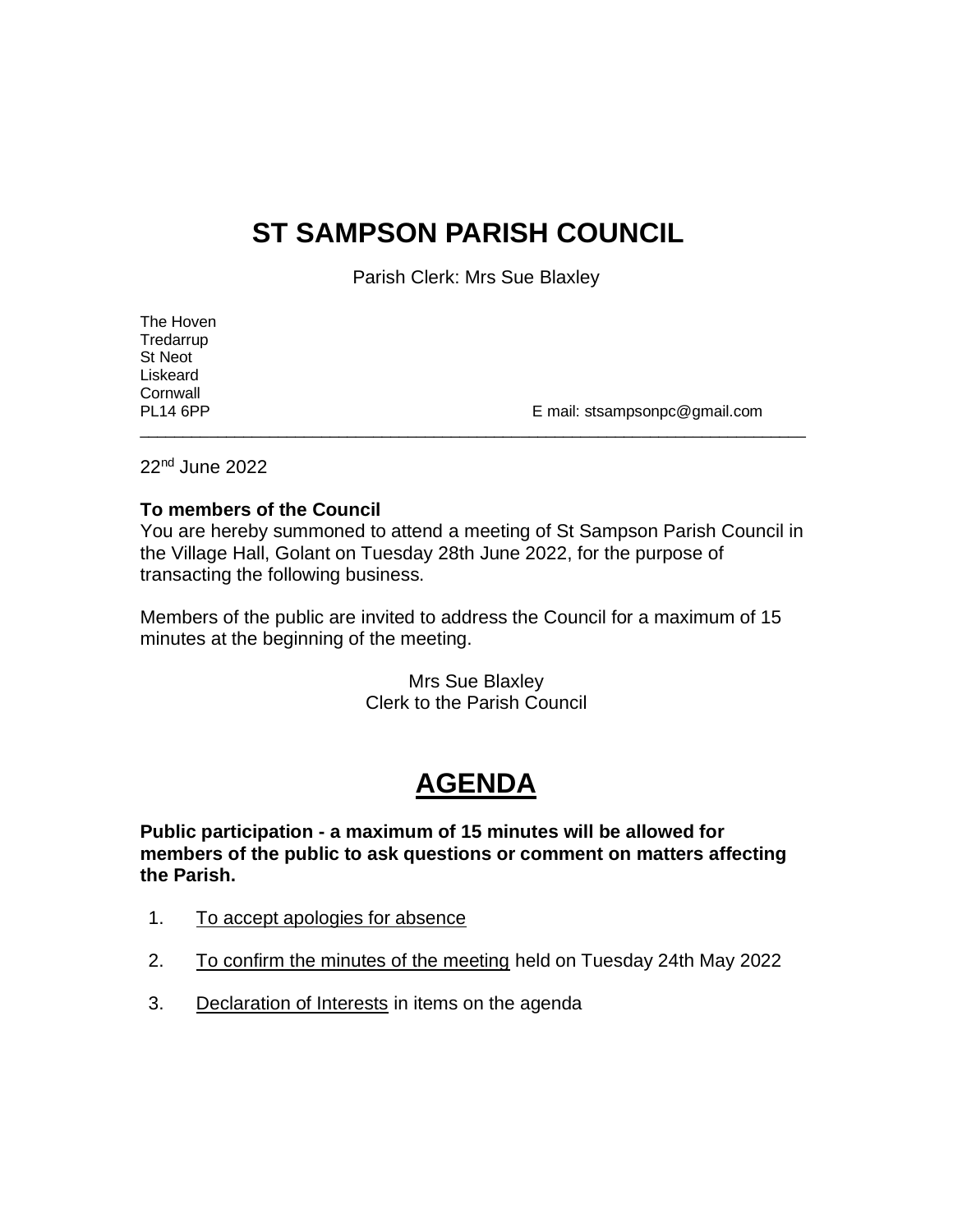## 4. Planning

## To receive and consider the following planning applications:

PA22/05047 - Extension to side with car port, internal alterations and associated works at St Cloud, Church Hill, Golant

PA22/05142 - First floor extension and alterations to existing gallery and studio at Riverside Gallery & Studio, Golant

5. Matters arising from the previous meeting

To receive and consider reports on the action points from the previous meeting;

To receive and consider reports on any other matters arising from the previous meeting

- 6. To receive the Chairman's Communications
- 7. To answer any questions from Councillors, previously notified to the Clerk
- 8. To receive a report from the Clerk
- 9. To receive a report from Cornwall Councillor A Virr
- 10. To authorise the signing of orders for payment, including -

Mrs S Blaxley (Salary and Expenses) - £623.57 Cornwall Council (Rent for Car Park – June 2022) - £166.67 Cornwall Pension Fund (Pension Contributions) - £101.60 Source for Business (Water for Public Toilet – May 2022) - £37.41

11. Finance

To receive and consider a current financial statement of the accounts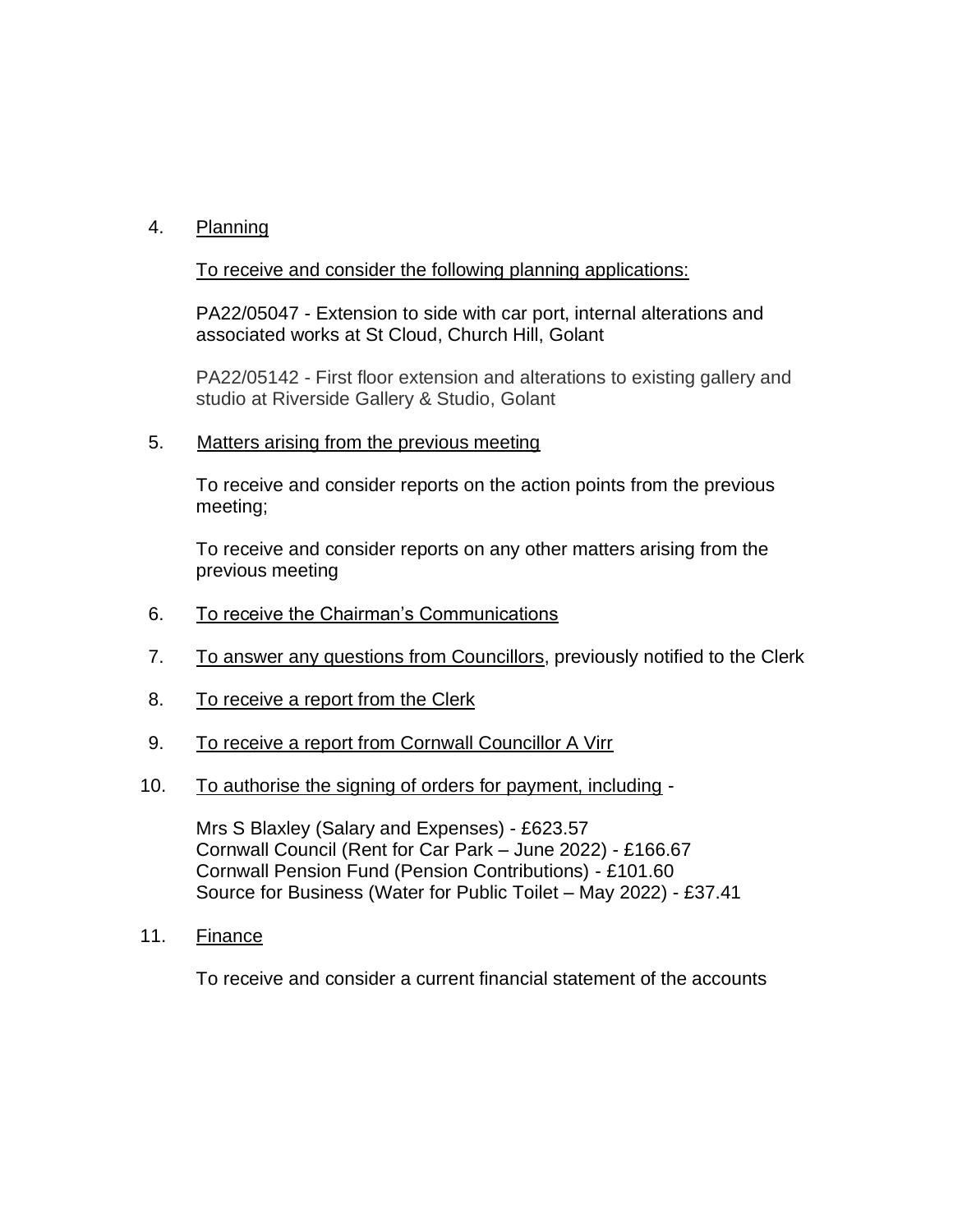## 12. Internal Audit Report

To receive and consider the Internal Audit report for 2021/22

#### 13. Annual Governance Statement and Accounts

To approve the Annual Governance Statement and accounting statement for 2021/22

### 14. Asset Register

To approve the asset register

#### 15. Cormorant Hotel Site

To receive and consider matters arising relating to the Cormorant Hotel site

#### 16. Devolving Assets from Cornwall Council

To authorize the signing of the transfer deed for the toilets and car park

To receive and consider any other matters arising relating to the devolution of assets from Cornwall Council

## 17. Golant Car Park

To receive and consider any matters arising relating to the car park

#### 18. Public Toilets

To receive and consider any matters arising relating to the public toilets

## 19. Village Green and Playground

To receive and consider any matters arising relating to the village green and playground